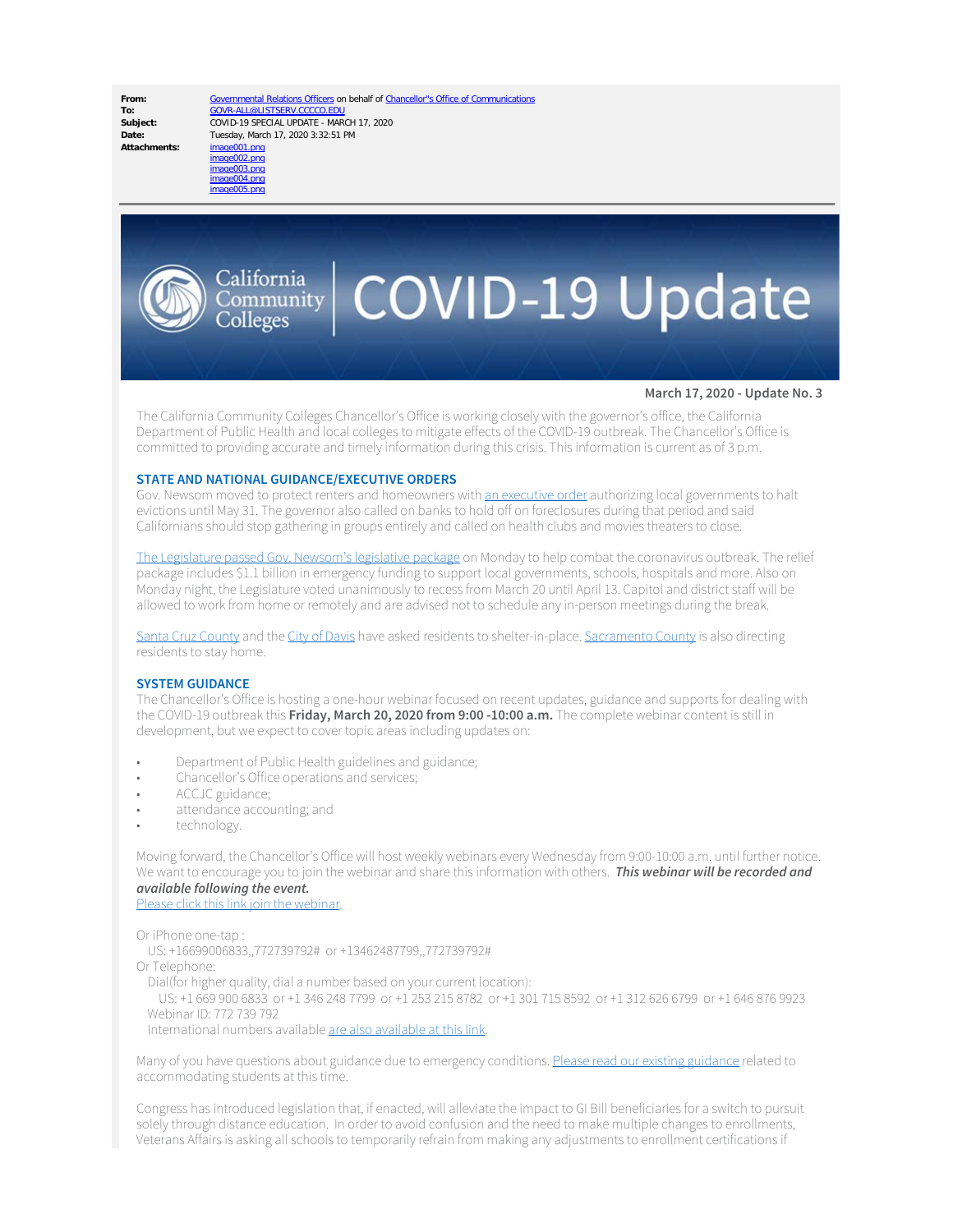training has changed due to COVID-19. Veterans Affairs will provide further guidance tomorrow. Reach out to Jackie [Chacon](mailto:veterans@cccco.edu) or [Armand Hirose-Afshari](mailto:ahiroseafshari@CCCCO.edu), Chancellor's Office Governmental Relations Division if you have additional questions or concerns.

# **ONLINE INSTRUCTION**

The Chancellor's Office has acquired unlimited free Zoom Pro Licensing systemwide through June 30, 2020. Zoom is an online conferencing platform that provides access and ability to meet virtually so faculty can continue their classes online as necessary. The Chancellor's Office is recommending use of this tool to help facilitate with online delivery. TechConnect Zoom is available to faculty, staff, administrators and students in our system. Proactively help your college prepare now by reviewing these guidelines:

- Only faculty, staff and administrators who will be 'owning', (i.e. scheduling and inviting others), a class, meeting, appointment or other Zoom event will need an account. *Accounts are not necessary to attend an event.*
- If your school would like to establish accounts for 30 people or more, please [contact us](https://bit.ly/38RnZck) so we can assist you with the most efficient way to do this.
- If your college needs fewer than 30 accounts, individuals can sign up at [TechConnect Zoom.](https://conferzoom.org/ConferZoom/SignUp)
- Reminder: students do not need an account to participate in a class, meeting, appointment, or other Zoom event.

Still have questions or need assistance?

- Please visit the [TechConnect website](http://www.ccctechconnect.org/) for updates and our [support site](https://ccctechconnect.zendesk.com/hc/en-us) for general tips.
- [Watch a training video](https://www.3cmediasolutions.org/privid/168582?key=9a14d59a7caf3ce48237504a66b3c450288f8a7c) on how to get started with TechConnect Zoom.
- [Contact us](mailto:support@ccctechconnect.org) anytime for help.

The Department of Education Office for Civil Rights has published a short webinar on YouTube titled ["Online Education and](https://youtu.be/DCMLk4cES6A) [Website Accessibility.](https://youtu.be/DCMLk4cES6A)" The video is around seven minutes long and covers basic institutional responsibility as well as why accessibility is a necessary consideration as colleges and universities are transitioning many classes and instructional resources to the online environment.

The [California Community Colleges Accessibility Center](https://cccaccessibility.org/) will be hosting a series of webinars this week focusing on accessibility practices for online teaching. The sessions will occur twice a day, Tuesday through Thursday this week. Sessions will be the following:

- Tuesday (March 17), Wednesday (March 18), and Thursday (March 19)
- Morning session: 9AM-10AM
- Evening session: 6PM-7PM
- Zoom Meeting URL: https://cccconfer.zoom.us/i/950419161 (All sessions will use the same Zoom meeting information).

Experts offer [four tips for moving classes](https://www.educationdive.com/news/finding-the-sweet-spot-4-tips-for-moving-classes-online-quickly/574124/) online quickly and successfully.

# **RESOURCES**

The Chancellor's Office continues to support colleges as they work to protect students, staff, faculty and administrators. Please visit the [Chancellor's Office COVID-19 webpage](https://www.cccco.edu/About-Us/Chancellors-Office/Divisions/Communications-and-Marketing/Novel-Coronavirus) for a comprehensive list of resources, answers to frequently asked questions and collateral materials.

California Community Colleges faculty, staff and administrators can also find COVID-19 resources and information within the [Vision Resource Center](https://visionresourcecenter.cccco.edu/). Create an account or log in. Under the "Connect" menu, visit "All Communities" and look for the "CCC | COVID-19 Resources, Tools and Discussion" section. Click "Join Community" to access the content within. For online instruction support requests, please contact [CVC-OEI](mailto:support@cvc.edu).

# **STUDENT SUPPORTS**

The Foundation for California Community Colleges' CollegeBuys program has several resources available to aid students in continuing their learnings as campuses across the California Community Colleges embrace Chancellor Oakley's call for a transition to distance education:

[California Connects](https://shop.collegebuys.org/articles/calconnects_landing.htm) is an affordable broadband mobile internet program for the California Community Colleges. For \$19.99 per month\*, California community college students, faculty and staff can connect up to 10 devices to the California Connects mobile hotpot anytime and [anywhere](https://coverage.sprint.com/) in the United States to study, work, create and stay connected. Service can be canceled and reactivated anytime without penalty. (\**Please note: initial one-time device cost is not included in the monthly service cost*).

[Adobe Creative Cloud for Students](https://shop.collegebuys.org/articles/ACC_Student39_Landing.htm) is a cloud-based service fosters that student creativity, enabling them to deliver projects and assignments that further reinforce their voice and message. For \$39.99, students can have access for six months to renowned Adobe apps such as Photoshop, Illustrator, Spark, Rush and many more.

Charter, Spectrum and Comcast are offering [two months of free internet](https://corporate.charter.com/newsroom/charter-to-offer-free-access-to-spectrum-broadband-and-wifi-for-60-days-for-new-K12-and-college-student-households-and-more) to low-income households. WiFi hotspots will also be open for the public. Please direct students or anyone in need to the numbers below to arrange services:

• Charter and Spectrum: [1-844-488-8395](tel:1-844-488-8395)